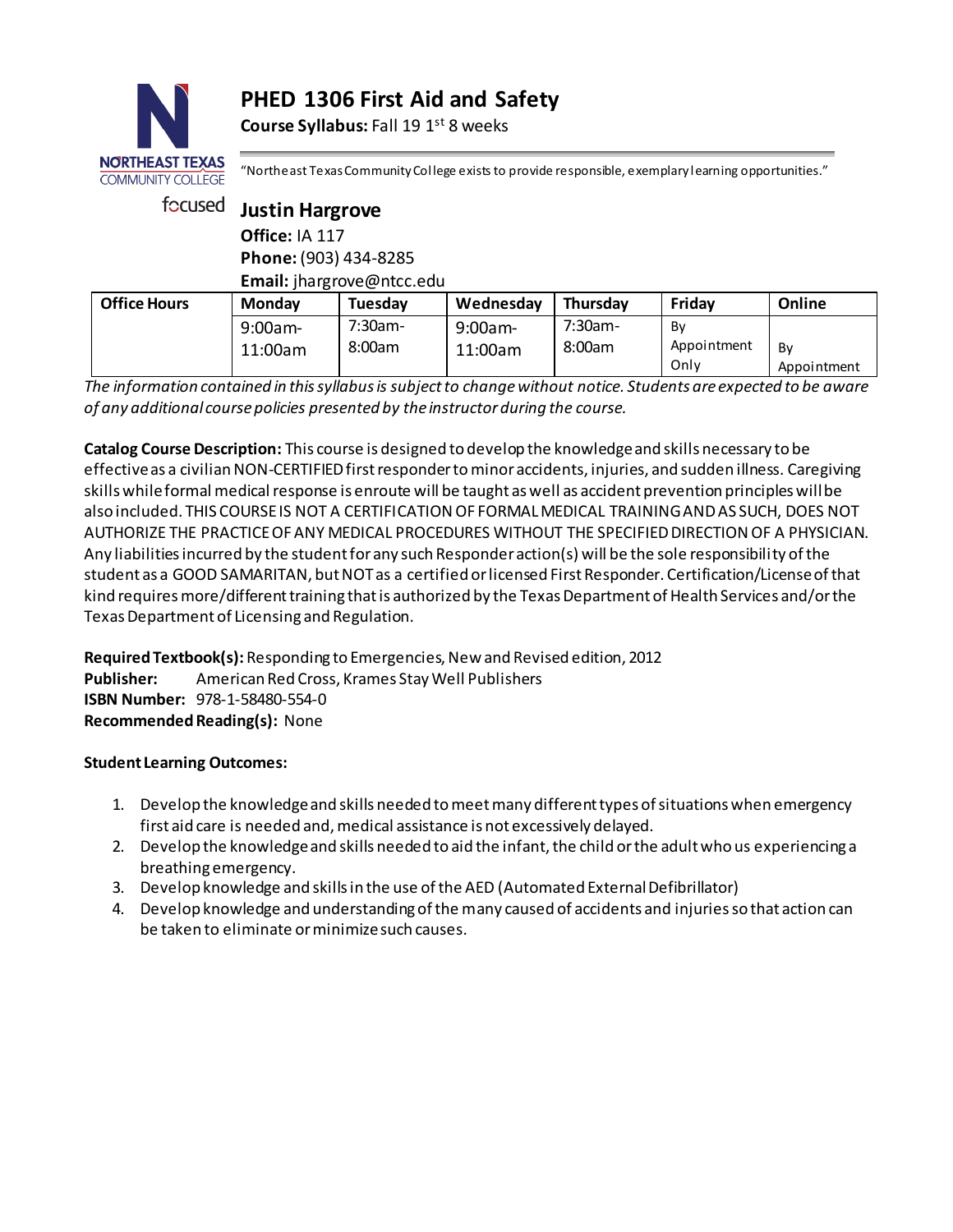#### **Evaluation/Grading Policy:**

The final grade will be determined as follows:

**For your final grade:**

**Exams: Three (3) exams**will be worth **100 points** of the total grade. **Exam questions will be multiple choice and short answer and will be limited to material covered in textbook & class exercises. (**The **majority of questions** will be taken from**class exercises.)**

**Class Participation:** Students are expected to attend class and participate appropriately in class exercises/labs/CPR certification.

In addition to regular attendance, spirited and appropriate discussion and thoughtful questions will help to raise the student's grade. **Class participation is worth 100 points and competing the Lab Component portion of class is worth 100 points.** 

**Course Readings**: To help facilitate class discussion, it is absolutely necessary that class readings be read – and read on time. Weekly readings as specified in syllabus are required.

| Letter grades will be assigned according to the following scale: | $A = 450 - 500$ $C = 350 - 399$ |                 | $F = 299$ |
|------------------------------------------------------------------|---------------------------------|-----------------|-----------|
| and below                                                        |                                 |                 |           |
|                                                                  | $B = 400 - 449$                 | $D = 300 - 349$ |           |

**Please be aware that NO EXTRA CREDIT WILL BE GIVEN at the end of the semester**. The average shown in Bb will determine the final course grade, and **no additional work** is possible.

**Attendance**:At the end of the semester, grades will be calculated according to the percentages in the syllabus, and the only adjustment that will be made is if the final percentage is **WITHIN ONE POINT**of the next letter grade (and NO more), and the student has missed **ONEOR LESS LECTURES**. (Mitigating circumstances will be taken into account at the discretion of the instructor.) The grade will then be **rounded up** to the **next letter grade**.

#### **General:**

Students should log onto **Blackboard (Bb)** ASAP and **carefully** read **all announcements. Bb** and **student email** should be checked **DAILY** for **new announcements or messages.** 

Questions are welcomed during office hours (or by appointment), or if more convenient, they can be directed to me either by phone or e-mail. **Please do not hesitate to ask questions! There is no such thing as a stupid question. It is only stupid NOT to ASK them. It is VERY difficult to improve your course average after you fail the first exam, so PLEASE contact the instructor for help or studying tips EARLY in the semester, before it is too late to make a difference.** 

**Exam/Quiz Make-Up Policy**: If a student is unable to take an exam/quiz as scheduled, a make-up will be arranged **ONLY** if the reason is legitimate, and the instructor is notified **IN ADVANCEof the time the exam/quiz is scheduled** (or becomes unavailable), either through the telephone or e-mail. **Students who fail to make appropriate arrangements will receive a grade of "0" for the exam missed.** There will be no exceptions.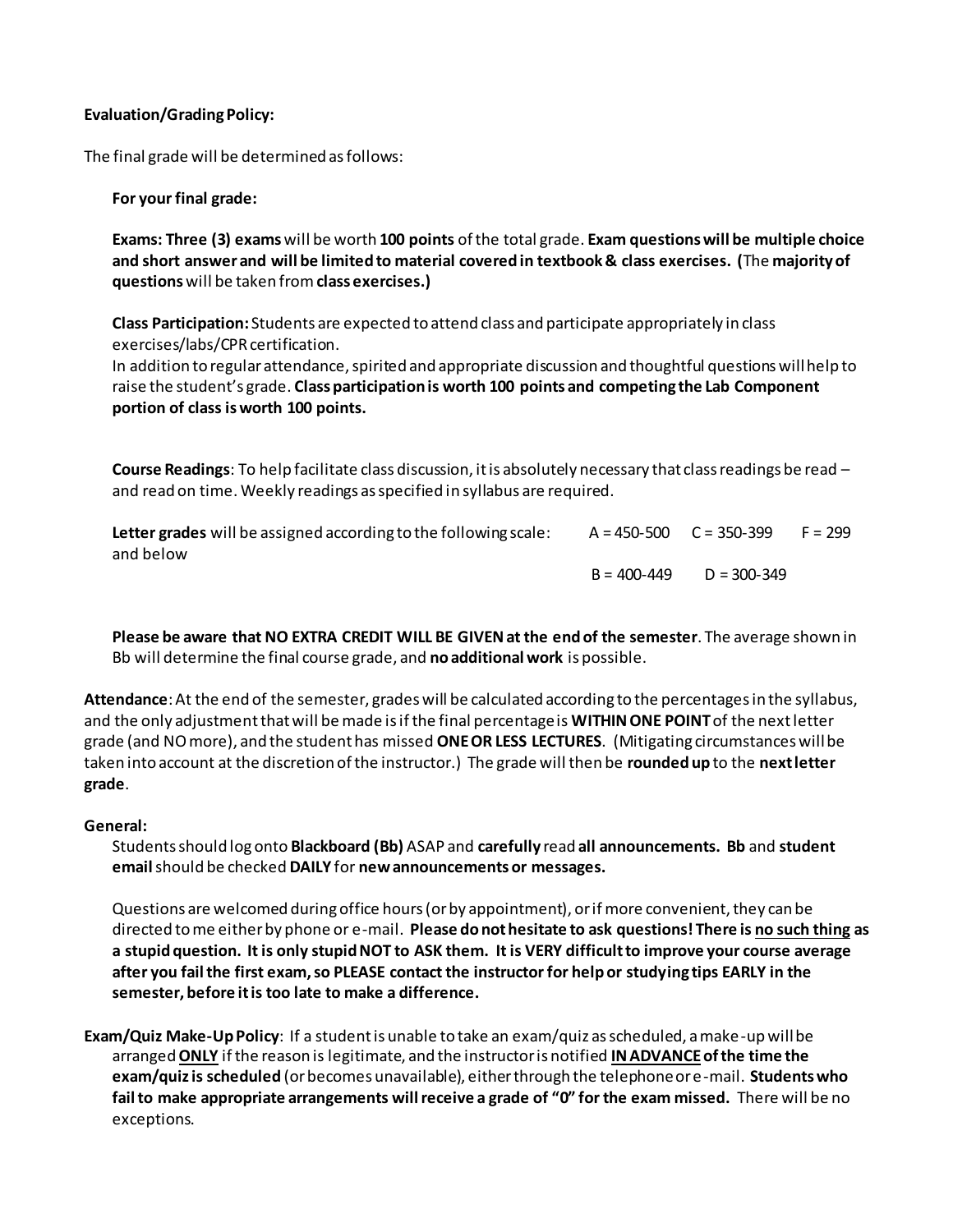#### **Student Responsibilities/Expectations:**

If you attend this class or a portion of this class on-campus then class etiquette dictates that you will:

- 1. Attend class each time the class meets.
- 2. **Be on time** for class and **remain for the entire period**. You may not receive credit if you do not attend all sessions.
- 3. Refrain from talking while the professor is lecturing. Idle chattering and giggling are disruptive to the class and disrespectful to your professor and your classmates.
- 4. Be attentive and participate in class.

#### **NTCC Academic Honesty Statement:**

"Students are expected to complete course work in an honest manner, using their intellects and resources designated as allowable by the course instructor. Students are responsible for addressing questions about allowable resources with the course instructor. NTCC upholds the highest standards of academic integrity. This course will follow the NTCC Academic Honesty policy stated in the Student Handbook."

#### **Academic Ethics**

The college expects all students to engage in academic pursuits in a manner that is beyond reproach. Students are expected to maintain complete honesty and integrity in their academic pursuit. Academic dishonesty such as cheating, plagiarism, and collusion is unacceptable and may result in disciplinary action. Refer to the student handbook for more information on this subject.

#### **ADA Statement:**

It is the policy of NTCC to provide reasonable accommodations for qualified individuals who are students with disabilities. This College will adhere to all applicable federal, state, and local laws, regulations, and guidelines with respect to providing reasonable accommodations as required to afford equal educational opportunity. It is the student's responsibility to arrange an appointment with a College counselor to obtain a Request for Accommodations form. For more information, please refer to the NTCC Catalog or Student Handbook.

### **Family Educational Rights And Privacy Act** (**Ferpa**):

The Family Educational Rights and Privacy Act (FERPA) is a federal law that protects the privacy of student education records. The law applies to all schools that receive funds under an applicable program of the U.S. Department of Education. FERPA gives parents certain rights with respect to their children's educational records. These rights transfer to the student when he or she attends a school beyond the high school level. Students to whom the rights have transferred are considered "eligible students." In essence, a parent has no legal right to obtain information concerning the child's college records without the written consent of the student. In compliance with FERPA, information classified as "directory information" may be released to the general public without the written consent of the student unless the student makes a request in writing. Directory information is defined as: the student's name, permanent address and/or local address, telephone listing, dates of attendance, most recent previous education institution attended, other information including major, field of study, degrees, awards received, and participation in officially recognized activities/sports.